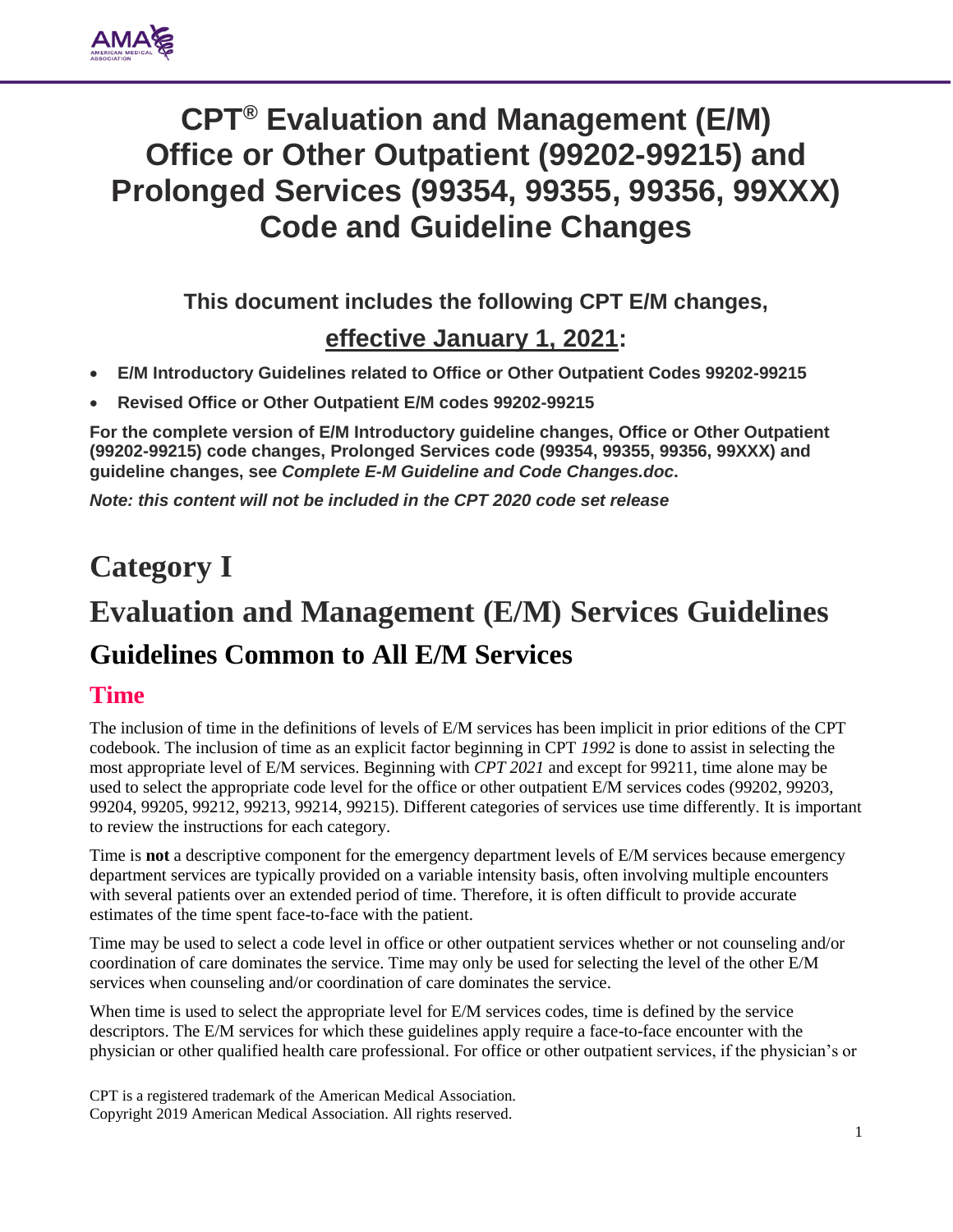

other qualified health care professional's time is spent in the supervision of clinical staff who perform the faceto-face services of the encounter, use 99211.

A shared or split visit is defined as a visit in which a physician and other qualified healthcare professional(s) jointly provide the face-to-face and non-face-to-face work related to the visit. When time is being used to select the appropriate level of a service for which time-based reporting of shared or split visits is allowed, the time personally spent by the physician and  $\Theta$  other qualified health care professional(s) assessing and managing the patient on the date of the encounter is summed to define total time. Only distinct time should be summed for shared or split visits (ie, when two or more individuals jointly meet with or discuss the patient, only the time of one individual should be counted).

When prolonged time occurs, the appropriate add-on code may be reported. The appropriate time should be documented in the medical record when it is used as the basis for code selection.

▪ *Total time on the date of the encounter (office or other outpatient services [99202-99205, 99212- 99215]):* For coding purposes, time for these services is the total time on the date of the encounter. It includes both the face-to-face and non-face-to-face time personally spent by the physician and/or other qualified health care professional(s) on the day of the encounter (includes time in activities that require the physician or other qualified health care professional and does not include time in activities normally performed by clinical staff).

Physician/other qualified health care professional time includes the following activities, when performed:

- **•** preparing to see the patient (eg, review of tests)
- obtaining and/or reviewing separately obtained history
- **•** performing a medically appropriate examination and/or evaluation
- counseling and educating the patient/family/caregiver
- ordering medications, tests, or procedures
- **•** referring and communicating with other health care professionals (when not separately reported)
- documenting clinical information in the electronic or other health record
- **•** independently interpreting results (not separately reported) and communicating results to the patient/family/caregiver
- care coordination (not separately reported)

### **Services Reported Separately**

Any specifically identifiable procedure or service (ie, identified with a specific CPT code) performed on the date of E/M services may be reported separately.

The actual performance and/or interpretation of diagnostic tests/studies during a patient encounter are not included in determining the levels of E/M services when reported separately. Physician performance of diagnostic tests/studies for which specific CPT codes are available may be reported separately, in addition to the appropriate E/M code. The physician's interpretation of the results of diagnostic tests/ studies (ie, professional component) with preparation of a separate distinctly identifiable signed written report may also be reported separately, using the appropriate CPT code and, if required, with modifier 26 appended. If a test/study is independently interpreted in order to manage the patient as part of the E/M service, but is not separately reported, it is part of medical decision making.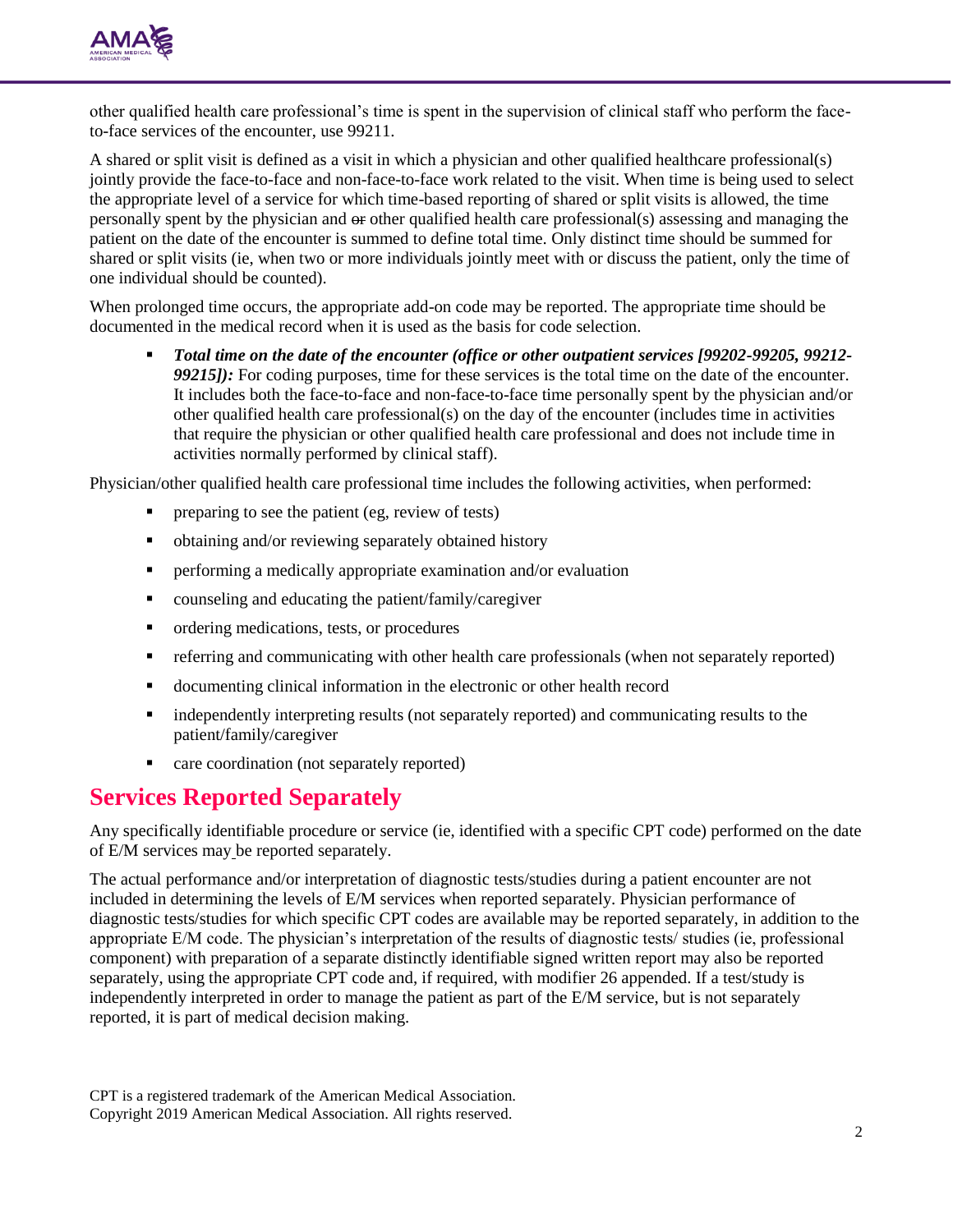

The physician or other qualified health care professional may need to indicate that on the day a procedure or service identified by a CPT code was performed, the patient's condition required a significant separately identifiable E/M service. The E/M service may be caused or prompted by the symptoms or condition for which the procedure and/or service was provided. This circumstance may be reported by adding modifier 25 to the appropriate level of E/M service. As such, different diagnoses are not required for reporting of the procedure and the E/M services on the same date.

# **Guidelines for Office or Other Outpatient E/M Services**

### **History and/or Examination**

Office or other outpatient services include a medically appropriate history and/or physical examination, when performed. The nature and extent of the history and/or physical examination is determined by the treating physician or other qualified health care professional reporting the service. The care team may collect information and the patient or caregiver may supply information directly (eg, by portal or questionnaire) that is reviewed by the reporting physician or other qualified health care professional. The extent of history and physical examination is not an element in selection of office or other outpatient services.

### **Number and Complexity of Problems Addressed at the Encounter**

One element in the level of code selection for an office or other outpatient service is the number and complexity of the problems that are addressed at an encounter. Multiple new or established conditions may be addressed at the same time and may affect medical decision making. Symptoms may cluster around a specific diagnosis and each symptom is not necessarily a unique condition. Comorbidities/underlying diseases, in and of themselves, are not considered in selecting a level of E/M services *unless* they are addressed and their presence increases the amount and/or complexity of data to be reviewed and analyzed or the risk of complications and/or morbidity or mortality of patient management. The final diagnosis for a condition does not in itself determine the complexity or risk, as extensive evaluation may be required to reach the conclusion that the signs or symptoms do not represent a highly morbid condition. Multiple problems of a lower severity may, in the aggregate, create higher risk due to interaction.

Definitions for the elements of medical decision making for office or other outpatient services are (see Table 2 Levels of Medical Decision Making):

*Problem:* A problem is a disease, condition, illness, injury, symptom, sign, finding, complaint, or other matter addressed at the encounter, with or without a diagnosis being established at the time of the encounter.

*Problem addressed:* A problem is addressed or managed when it is evaluated or treated at the encounter by the physician or other qualified health care professional reporting the service. This includes consideration of further testing or treatment that may not be elected by virtue of risk/benefit analysis or patient/parent/guardian/surrogate choice. Notation in the patient's medical record that another professional is managing the problem without additional assessment or care coordination documented does not qualify as being 'addressed' or managed by the physician or other qualified health care professional reporting the service. Referral without evaluation (by history, exam, or diagnostic study[ies]) or consideration of treatment does not qualify as being addressed or managed by the physician or other qualified health care professional reporting the service.

*Minimal problem:* A problem that may not require the presence of the physician or other qualified health care professional, but the service is provided under the physician's or other qualified health care professional's supervision (see 99211).

*Self-limited or minor problem:* A problem that runs a definite and prescribed course, is transient in nature, and is not likely to permanently alter health status.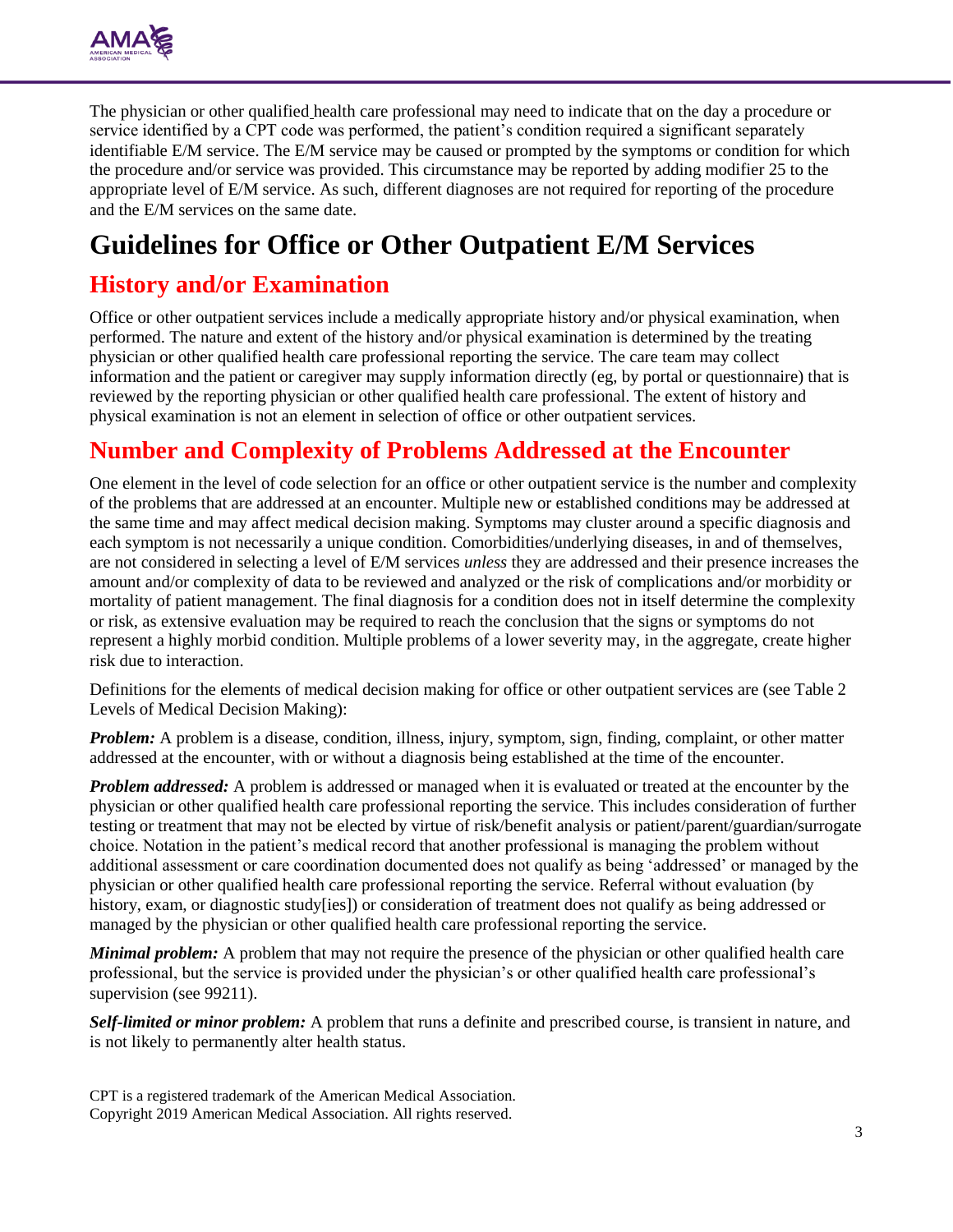

*Stable, chronic illness:* A problem with an expected duration of at least a year or until the death of the patient. For the purpose of defining chronicity, conditions are treated as chronic whether or not stage or severity changes (eg, uncontrolled diabetes and controlled diabetes are a single chronic condition). 'Stable' for the purposes of categorizing medical decision making is defined by the specific treatment goals for an individual patient. A patient that is not at their treatment goal is not stable, even if the condition has not changed and there is no shortterm threat to life or function. For example, a patient with persistently poorly controlled blood pressure for whom better control is a goal is not stable, even if the pressures are not changing and the patient is asymptomatic. The risk of morbidity **without** treatment is significant. Examples may include well-controlled hypertension, non-insulin dependent diabetes, cataract, or benign prostatic hyperplasia.

*Acute, uncomplicated illness or injury:* A recent or new short-term problem with low risk of morbidity for which treatment is considered. There is little to no risk of mortality with treatment, and full recovery without functional impairment is expected. A problem that is normally self-limited or minor, but is not resolving consistent with a definite and prescribed course is an acute uncomplicated illness. Examples may include cystitis, allergic rhinitis, or a simple sprain.

*Chronic illness with exacerbation, progression, or side effects of treatment***:** A chronic illness that is acutely worsening, poorly controlled or progressing with an intent to control progression and requiring additional supportive care or requiring attention to treatment for side effects, but that does not require consideration of hospital level of care.

*Undiagnosed new problem with uncertain prognosis:* A problem in the differential diagnosis that represents a condition likely to result in a high risk of morbidity without treatment. An example may be a lump in the breast.

*Acute illness with systemic symptoms:* An illness that causes systemic symptoms and has a high risk of morbidity without treatment. For systemic general symptoms such as fever, body aches or fatigue in a minor illness that may be treated to alleviate symptoms, shorten the course of illness or to prevent complications, see the definitions for 'self-limited or minor*'* or 'acute, uncomplicated.' Systemic symptoms may not be general, but may be single system. Examples may include pyelonephritis, pneumonitis, or colitis.

*Acute, complicated injury:* An injury which requires treatment that includes evaluation of body systems that are not directly part of the injured organ, the injury is extensive, or the treatment options are multiple and/or associated with risk of morbidity. An example may be a head injury with brief loss of consciousness.

*Chronic illness with severe exacerbation, progression, or side effects of treatment:* The severe exacerbation or progression of a chronic illness or severe side effects of treatment that have significant risk of morbidity and may require hospital level of care.

*Acute or chronic illness or injury that poses a threat to life or bodily function*: An acute illness with systemic symptoms, or an acute complicated injury, or a chronic illness or injury with exacerbation and/or progression or side effects of treatment, that poses a threat to life or bodily function in the near term without treatment. Examples may include acute myocardial infarction, pulmonary embolus, severe respiratory distress, progressive severe rheumatoid arthritis, psychiatric illness with potential threat to self or others, peritonitis, acute renal failure, or an abrupt change in neurologic status.

*Test:* Tests are imaging, laboratory, psychometric, or physiologic data. A clinical laboratory panel (eg, basic metabolic panel [80047]) is a single test. The differentiation between single or multiple unique tests is defined in accordance with the CPT code set.

*External:* External records, communications and/or test results are from an external physician, other qualified health care professional, facility or healthcare organization.

*External physician or other qualified healthcare professional:* An external physician or other qualified health care professional is an individual who is not in the same group practice or is a different specialty or subspecialty.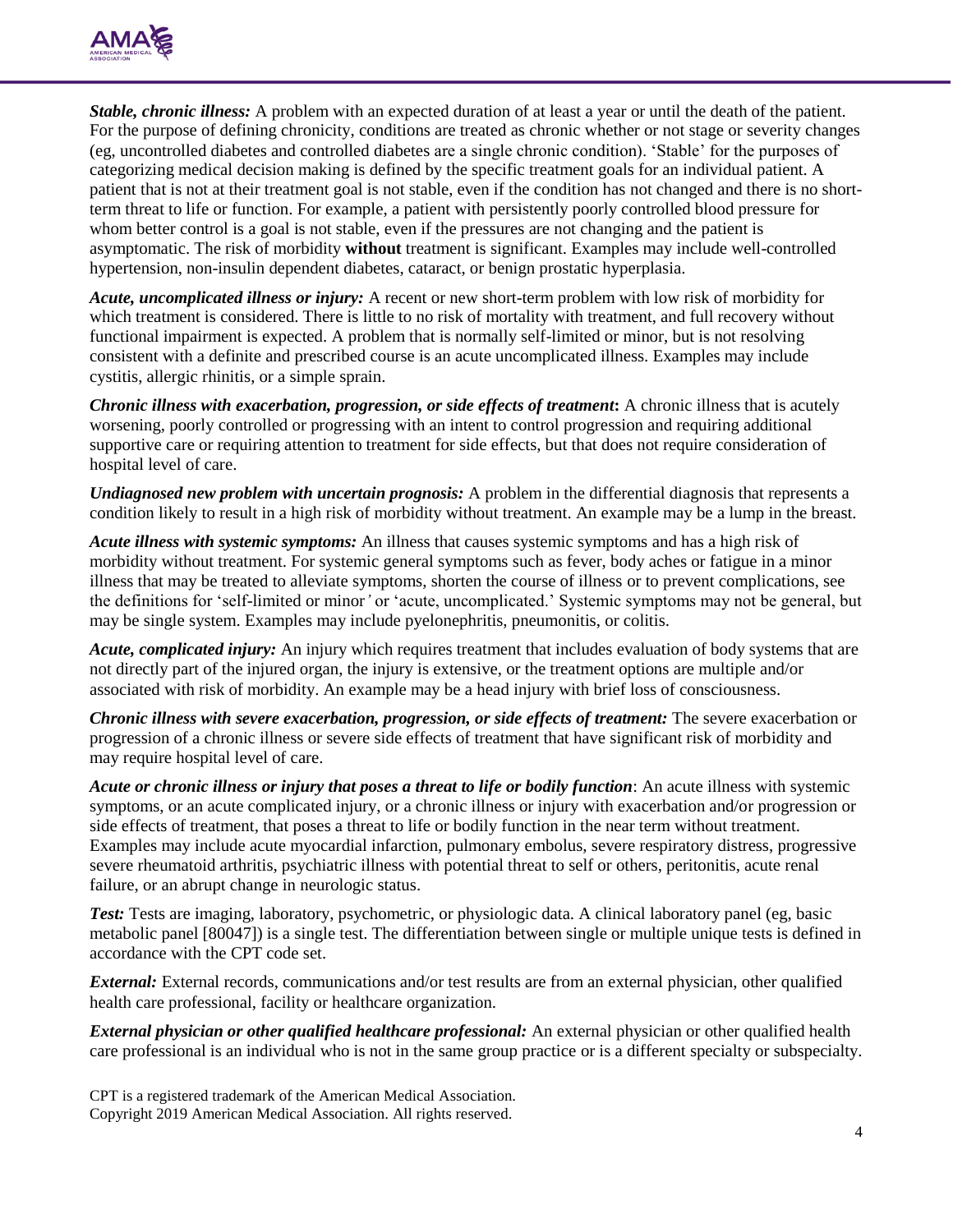

It includes licensed professionals that are practicing independently. It may also be a facility or organizational provider such as a hospital, nursing facility, or home health care agency.

*Independent historian(s):* An individual (eg, parent, guardian, surrogate, spouse, witness) who provides a history in addition to a history provided by the patient who is unable to provide a complete or reliable history (eg, due to developmental stage, dementia, or psychosis) or because a confirmatory history is judged to be necessary. In the case where there may be conflict or poor communication between multiple historians and more than one historian(s) is needed, the independent historian(s) requirement is met.

*Independent Interpretation:* The interpretation of a test for which there is a CPT code and an interpretation or report is customary. This does not apply when the physician or other qualified health care professional is reporting the service or has previously reported the service for the patient. A form of interpretation should be documented, but need not conform to the usual standards of a complete report for the test.

*Appropriate source:* For the purpose of the **Discussion of Management** data element, an appropriate source includes professionals who are not health care professionals, but may be involved in the management of the patient (eg, lawyer, parole officer, case manager, teacher). It does not include discussion with family or informal caregivers.

*Risk:* The probability and/or consequences of an event. The assessment of the level of risk is affected by the nature of the event under consideration. For example, a low probability of death may be high risk, whereas a high chance of a minor, self-limited adverse effect of treatment may be low risk. Definitions of risk are based upon the usual behavior and thought processes of a physician or other qualified health care professional in the same specialty. Trained clinicians apply common language usage meanings to terms such as 'high', 'medium', 'low', or 'minimal' risk and do not require quantification for these definitions, (though quantification may be provided when evidence-based medicine has established probabilities). For the purposes of medical decision making, level of risk is based upon consequences of the problem(s) addressed at the encounter when appropriately treated. Risk also includes medical decision making related to the need to initiate or forego further testing, treatment and/or hospitalization.

*Morbidity:* A state of illness or functional impairment that is expected to be of substantial duration during which function is limited, quality of life is impaired, or there is organ damage that may not be transient despite treatment.

*Social determinants of health:* Economic and social conditions that influence the health of people and communities. Examples may include food or housing insecurity.

*Drug therapy requiring intensive monitoring for toxicity:* A drug that requires intensive monitoring is a therapeutic agent that has the potential to cause serious morbidity or death. The monitoring is performed for assessment of these adverse effects and not primarily for assessment of therapeutic efficacy. The monitoring should be that which is generally accepted practice for the agent, but may be patient specific in some cases. Intensive monitoring may be long-term or short term. Long-term intensive monitoring is not less than quarterly. The monitoring may be by a lab test, a physiologic test or imaging. Monitoring by history or examination does not qualify. The monitoring affects the level of medical decision making in an encounter in which it is considered in the management of the patient. Examples may include monitoring for a cytopenia in the use of an antineoplastic agent between dose cycles or the short-term intensive monitoring of electrolytes and renal function in a patient who is undergoing diuresis. Examples of monitoring that does not qualify include monitoring glucose levels during insulin therapy as the primary reason is the therapeutic effect (even if hypoglycemia is a concern); or annual electrolytes and renal function for a patient on a diuretic as the frequency does not meet the threshold.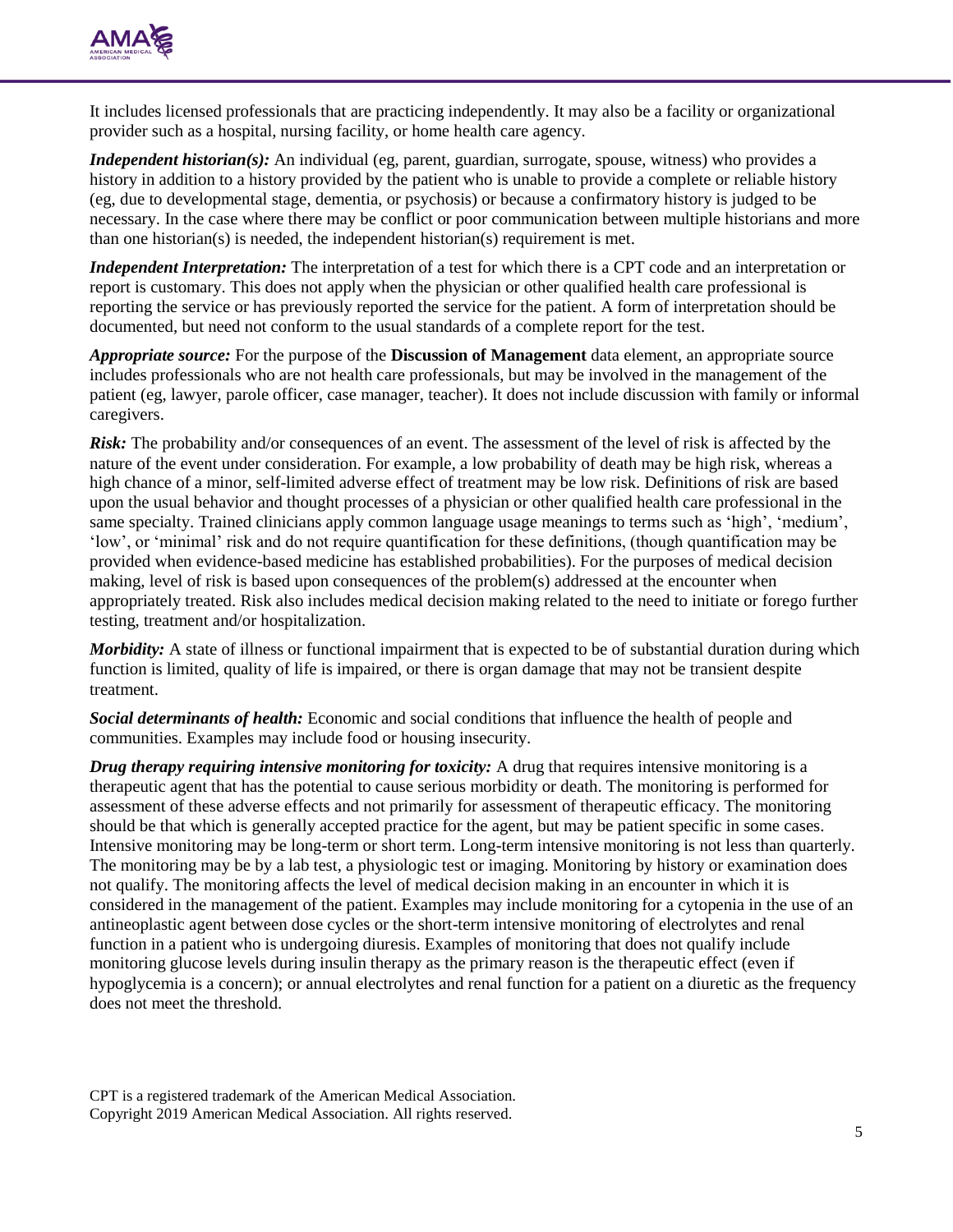

### **Instructions for Selecting a Level of Office or Other Outpatient E/M Service**

Select the appropriate level of E/M services based on the following:

- 1. The level of the medical decision making as defined for each service; **or**
- 2. The total time for E/M services performed on the date of the encounter.

### **Medical Decision Making**

Medical decision making includes establishing diagnoses, assessing the status of a condition, and/or selecting a management option. Medical decision making in the office and other outpatient services code set is defined by three elements:

- The number and complexity of problem(s) that are addressed during the encounter.
- The amount and/or complexity of data to be reviewed and analyzed. This data includes medical records, tests, and/or other information that must be obtained, ordered, reviewed, and analyzed for the encounter. This includes information obtained from multiple sources or interprofessional communications that are not separately reported. It includes interpretation of tests that are not separately reported. Ordering a test is included in the category of test result(s) and the review of the test result is part of the encounter and not a subsequent encounter. Data is divided into three categories:
	- Tests, documents, orders, or independent historian(s). (Each unique test, order or document is counted to meet a threshold number)
	- Independent interpretation of tests.
	- Discussion of management or test interpretation with external physician or other qualified healthcare professional or appropriate source
- The risk of complications, morbidity, and/or mortality of patient management decisions made at the visit, associated with the patient's problem(s), the diagnostic procedure(s), treatment (s). This includes the possible management options selected and those considered, but not selected, after shared medical decision making with the patient and/or family. For example, a decision about hospitalization includes consideration of alternative levels of care. Examples may include a psychiatric patient with a sufficient degree of support in the outpatient setting or the decision to not hospitalize a patient with advanced dementia with an acute condition that would generally warrant inpatient care, but for whom the goal is palliative treatment.

Four types of medical decision making are recognized: straightforward, low, moderate, and high. The concept of the level of medical decision making does not apply to code 99211.

Shared medical decision making involves eliciting patient and/or family preferences, patient and/or family education, and explaining risks and benefits of management options.

Medical decision making may be impacted by role and management responsibility.

When the physician or other qualified health care professional is reporting a separate CPT code that includes interpretation and/or report, the interpretation and/or report should not be counted in the medical decision making when selecting a level of office or other outpatient service. When the physician or other qualified professional is reporting a separate service for discussion of management with a physician or other qualified health care professional, the discussion is not counted in the medical decision making when selecting a level of office or other outpatient service.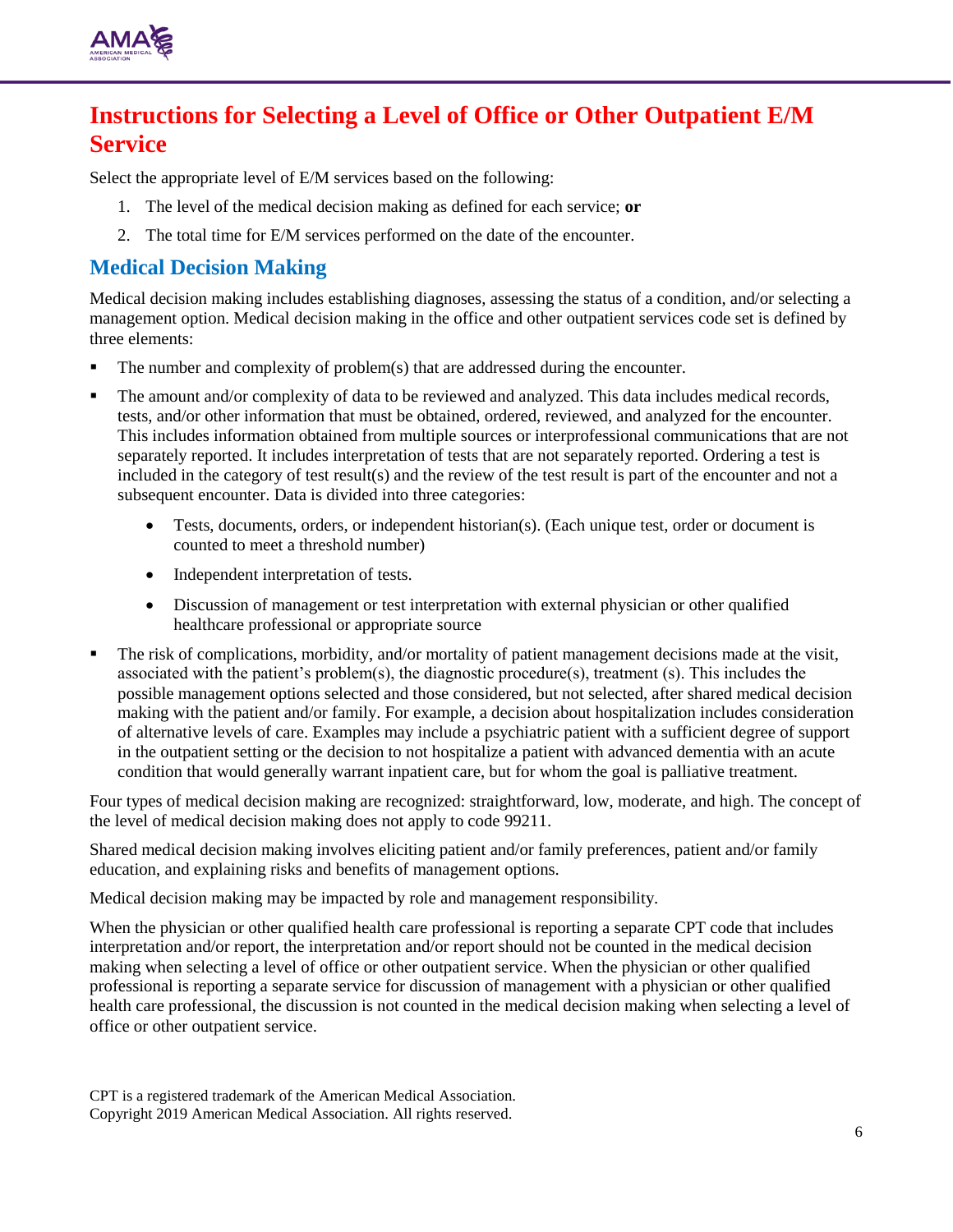

The Level of Medical Decision Making table (Table 2) is to be used as a guide to assist in selecting the level of medical decision making for reporting an office or other outpatient E/M service code. The table includes the four levels of medical decision making (ie, straightforward, low, moderate, high) and the three elements of medical decision making (ie, number and complexity of problems addressed, amount and/or complexity of data reviewed and analyzed, and risk of complications and/or morbidity or mortality of patient management). To qualify for a particular level of medical decision making, two of the three elements for that level of medical decision making must be met or exceeded.

#### **Table 2: Level of Medical Decision Making (MDM)**

|                |                                                          | <b>Elements of Medical Decision Making</b>                                                                                                        |                                                                                                                                                                                                                                                                                                                                                                                                                                                                                                                                   |                                                                                            |
|----------------|----------------------------------------------------------|---------------------------------------------------------------------------------------------------------------------------------------------------|-----------------------------------------------------------------------------------------------------------------------------------------------------------------------------------------------------------------------------------------------------------------------------------------------------------------------------------------------------------------------------------------------------------------------------------------------------------------------------------------------------------------------------------|--------------------------------------------------------------------------------------------|
| Code           | Level of MDM<br>(Based on 2 out of 3<br>Elements of MDM) | <b>Number and Complexity of Problems</b><br><b>Addressed</b>                                                                                      | Amount and/or Complexity of Data to be Reviewed and Analyzed<br>*Each unique test, order, or document contributes to the combination of<br>2 or combination of 3 in Category 1 below.                                                                                                                                                                                                                                                                                                                                             | <b>Risk of Complications and/or Morbidity or</b><br><b>Mortality of Patient Management</b> |
| 99211          | N/A                                                      | N/A                                                                                                                                               | N/A                                                                                                                                                                                                                                                                                                                                                                                                                                                                                                                               | N/A                                                                                        |
| 99202<br>99212 | Straightforward                                          | Minimal<br>• 1 self-limited or minor problem                                                                                                      | <b>Minimal or none</b>                                                                                                                                                                                                                                                                                                                                                                                                                                                                                                            | Minimal risk of morbidity from additional<br>diagnostic testing or treatment               |
| 99203<br>99213 | Low                                                      | Low<br>• 2 or more self-limited or minor<br>problems;<br>or<br>• 1 stable chronic illness;<br>or<br>• 1 acute, uncomplicated illness or<br>injury | Limited<br>(Must meet the requirements of at least 1 of the 2 categories)<br><b>Category 1: Tests and documents</b><br>Any combination of 2 from the following:<br>Review of prior external note(s) from each unique source*;<br>review of the result(s) of each unique test*;<br>ordering of each unique test*<br>or<br>Category 2: Assessment requiring an independent historian(s)<br>(For the categories of independent interpretation of tests and discussion<br>of management or test interpretation, see moderate or high) | Low risk of morbidity from additional<br>diagnostic testing or treatment                   |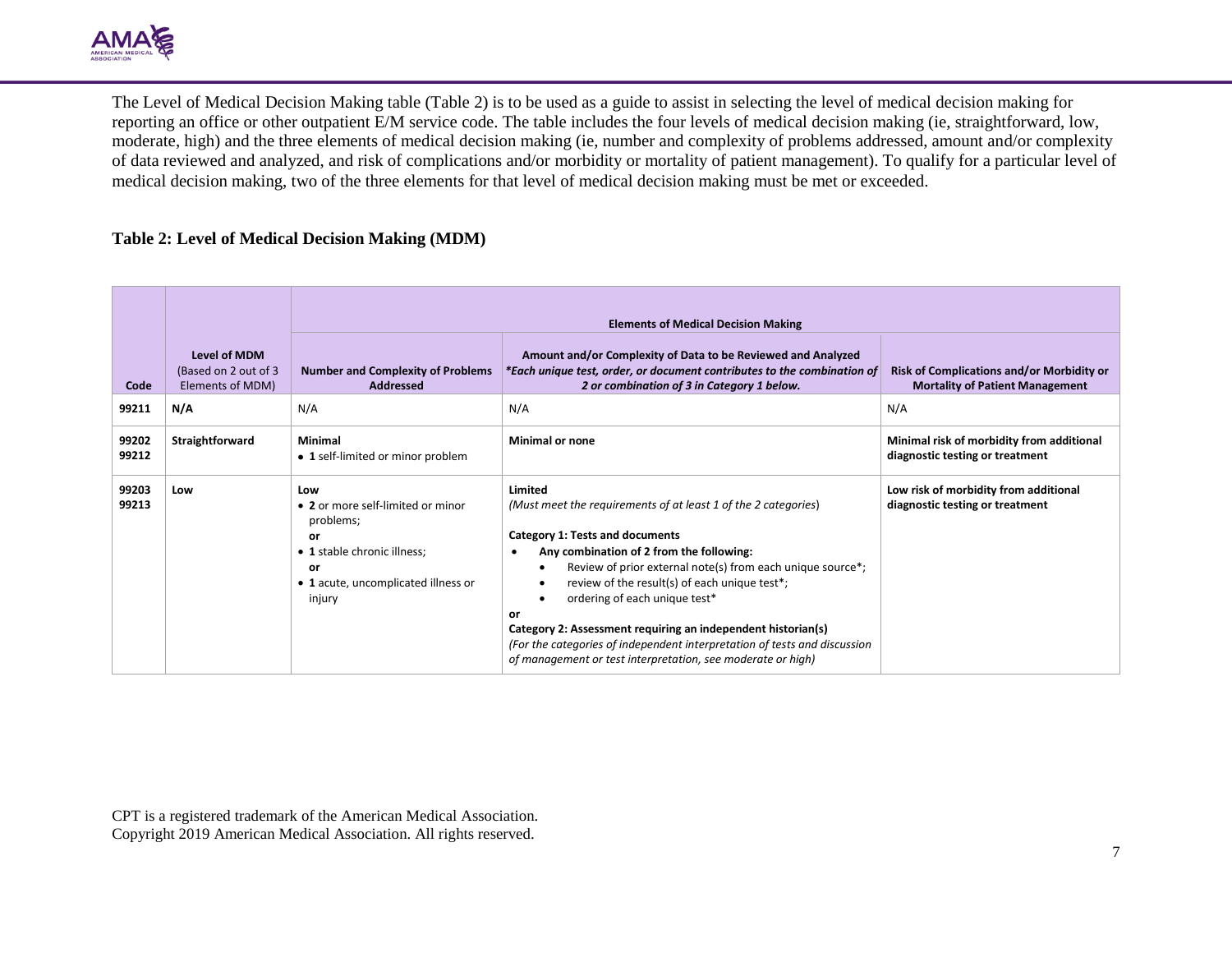

| 99204<br>99214 | Moderate | Moderate<br>• 1 or more chronic illnesses with<br>exacerbation, progression, or side<br>effects of treatment;<br>or<br>• 2 or more stable chronic illnesses;<br>or<br>• 1 undiagnosed new problem with<br>uncertain prognosis;<br>or<br>• 1 acute illness with systemic<br>symptoms;<br>or<br>• 1 acute complicated injury | Moderate<br>(Must meet the requirements of at least 1 out of 3 categories)<br>Category 1: Tests, documents, or independent historian(s)<br>Any combination of 3 from the following:<br>$\bullet$<br>Review of prior external note(s) from each unique source*;<br>$\bullet$<br>Review of the result(s) of each unique test*;<br>$\bullet$<br>Ordering of each unique test*;<br>Assessment requiring an independent historian(s)<br>or<br>Category 2: Independent interpretation of tests<br>Independent interpretation of a test performed by another<br>$\bullet$<br>physician/other qualified health care professional (not separately<br>reported);<br>or<br>Category 3: Discussion of management or test interpretation<br>Discussion of management or test interpretation with external<br>$\bullet$<br>physician/other qualified health care professional\appropriate<br>source (not separately reported)                             | Moderate risk of morbidity from additional<br>diagnostic testing or treatment<br>Examples only:<br>Prescription drug management<br>$\bullet$<br>Decision regarding minor surgery with<br>$\bullet$<br>identified patient or procedure risk<br>factors<br>Decision regarding elective major<br>$\bullet$<br>surgery without identified patient or<br>procedure risk factors<br>Diagnosis or treatment significantly<br>$\bullet$<br>limited by social determinants of<br>health                                 |
|----------------|----------|----------------------------------------------------------------------------------------------------------------------------------------------------------------------------------------------------------------------------------------------------------------------------------------------------------------------------|---------------------------------------------------------------------------------------------------------------------------------------------------------------------------------------------------------------------------------------------------------------------------------------------------------------------------------------------------------------------------------------------------------------------------------------------------------------------------------------------------------------------------------------------------------------------------------------------------------------------------------------------------------------------------------------------------------------------------------------------------------------------------------------------------------------------------------------------------------------------------------------------------------------------------------------------|----------------------------------------------------------------------------------------------------------------------------------------------------------------------------------------------------------------------------------------------------------------------------------------------------------------------------------------------------------------------------------------------------------------------------------------------------------------------------------------------------------------|
| 99205<br>99215 | High     | High<br>1 or more chronic illnesses with<br>$\bullet$<br>severe exacerbation,<br>progression, or side effects of<br>treatment;<br>or<br>1 acute or chronic illness or<br>$\bullet$<br>injury that poses a threat to<br>life or bodily function                                                                             | <b>Extensive</b><br>(Must meet the requirements of at least 2 out of 3 categories)<br>Category 1: Tests, documents, or independent historian(s)<br>Any combination of 3 from the following:<br>$\bullet$<br>Review of prior external note(s) from each unique source*;<br>$\bullet$<br>Review of the result(s) of each unique test*;<br>$\bullet$<br>Ordering of each unique test*;<br>$\bullet$<br>Assessment requiring an independent historian(s)<br>$\bullet$<br>or<br>Category 2: Independent interpretation of tests<br>Independent interpretation of a test performed by another<br>$\bullet$<br>physician/other qualified health care professional (not<br>separately reported);<br><b>or</b><br>Category 3: Discussion of management or test interpretation<br>Discussion of management or test interpretation with external<br>physician/other qualified health care professional/appropriate<br>source (not separately reported) | High risk of morbidity from additional<br>diagnostic testing or treatment<br>Examples only:<br>Drug therapy requiring intensive<br>$\bullet$<br>monitoring for toxicity<br>Decision regarding elective major<br>$\bullet$<br>surgery with identified patient or<br>procedure risk factors<br>Decision regarding emergency major<br>$\bullet$<br>surgery<br>Decision regarding hospitalization<br>$\bullet$<br>Decision not to resuscitate or to de-<br>$\bullet$<br>escalate care because of poor<br>prognosis |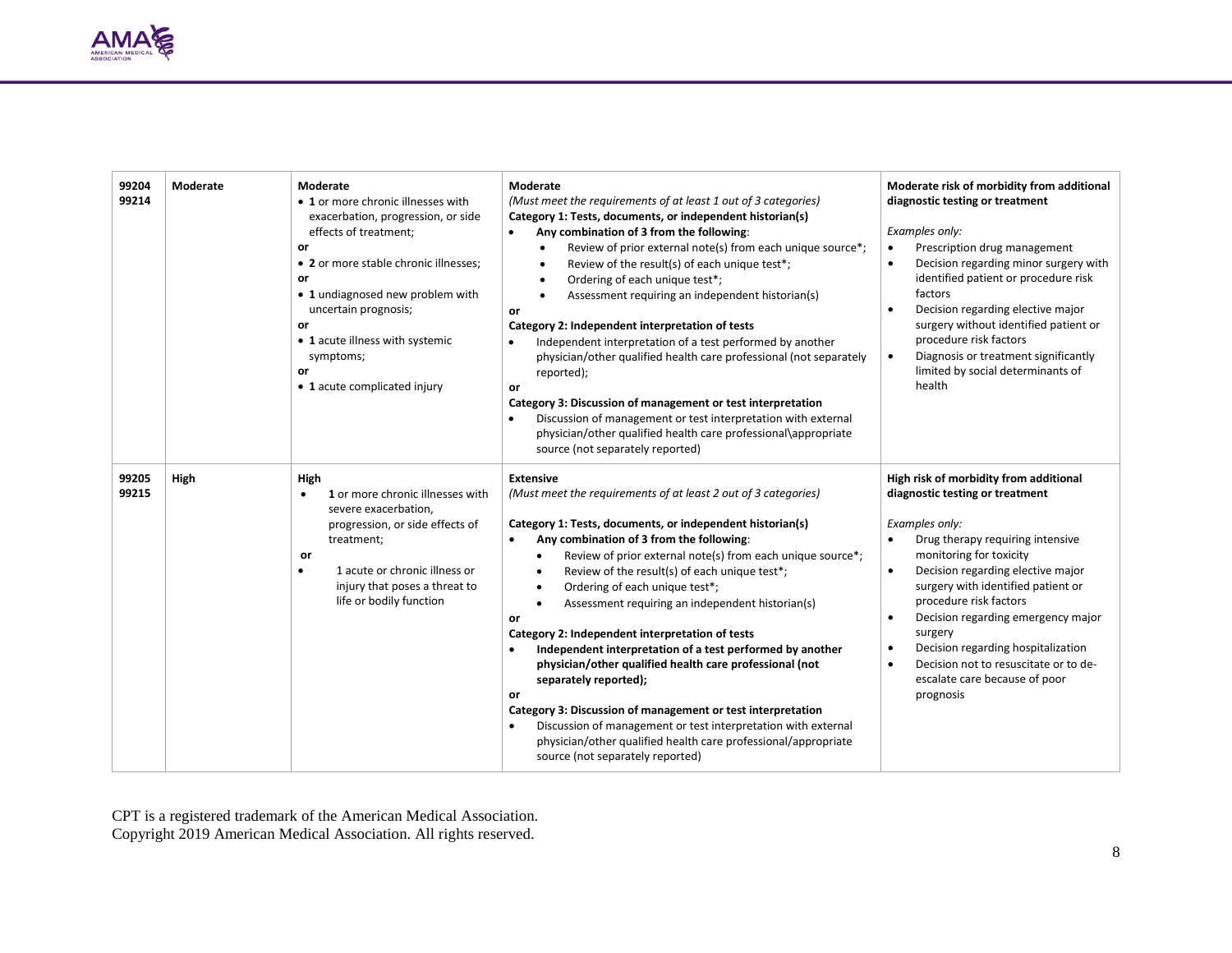

# **Evaluation and Management**

## **Office or Other Outpatient Services**

The following codes are used to report evaluation and management services provided in the office or in an outpatient or other ambulatory facility. A patient is considered an outpatient until inpatient admission to a health care facility occurs.

To report services provided to a patient who is admitted to a hospital or nursing facility in the course of an encounter in the office or other ambulatory facility, see the notes for initial hospital inpatient care or initial nursing facility care.

For services provided in the emergency department, see 99281-99285.

For observation care, see 99217-99226. For observation or inpatient care services (including admission and discharge services), see 99234-99236.

*------------------Coding Tip------------------------------------------------------------------------------------------*

**Determination of Patient Status as New or Established Patient** Solely for the purposes of distinguishing between new and established patients, **professional services** are those face-to-face services rendered by physicians and other qualified health care professionals who may report evaluation and management services reported by a specific CPT code(s). A new patient is one who has not received any professional services from the physician/qualified health care professional or another physician/qualified health care professional of the **exact** same specialty and subspecialty who belongs to the same group practice, within the past three years.

An established patient is one who has received professional services from the physician/qualified health care professional or another physician/qualified health care professional of the exact same specialty and subspecialty who belongs to the same group practice, within the past three years.

In the instance where a physician/qualified health care professional is on call for or covering for another physician/ qualified health care professional, the patient's encounter will be classified as it would have been by the physician/qualified health care professional who is not available. When advanced practice nurses and physician assistants are working with physicians they are considered as working in the **exact** same specialty and exact same **subspecialties** as the physician.

*CPT Coding Guidelines, Evaluation and Management, Definitions of Commonly Used Terms, New and Established Patient*

### **New Patient**

(99201 has been deleted. To report, use 99202)

**★ <u>A</u>99202 Office or other outpatient visit** for the evaluation and management of a new patient, which requires a medically appropriate history and/or examination and straightforward medical decision making.

> When using time for code selection, 15-29 minutes of total time is spent on the date of the encounter.

★ **499203** Office or other outpatient visit for the evaluation and management of a new patient, which requires a medically appropriate history and/or examination and low level of medical decision making.

> When using time for code selection, 30-44 minutes of total time is spent on the date of the encounter.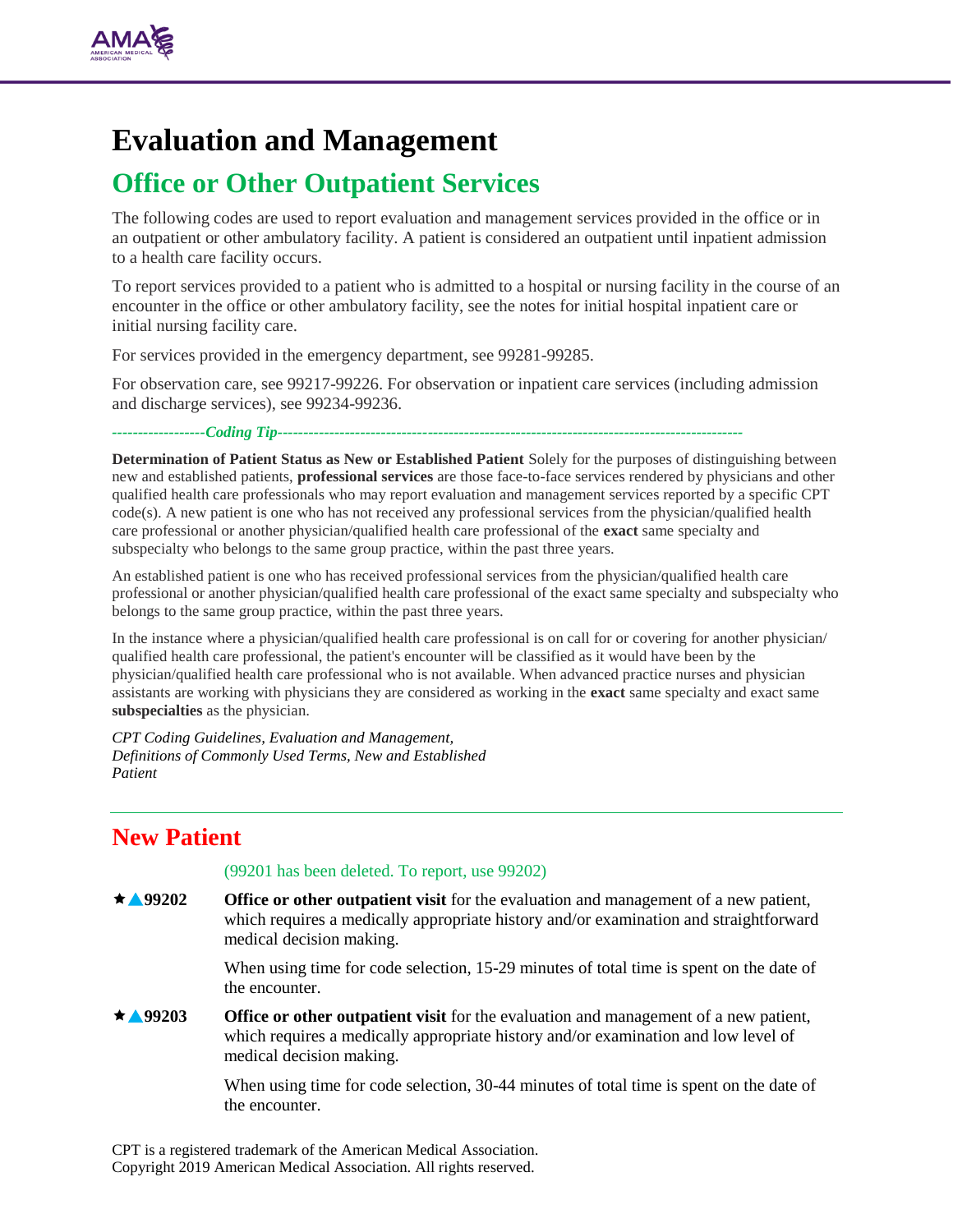

**★ <u>A</u>99204** Office or other outpatient visit for the evaluation and management of a new patient, which requires a medically appropriate history and/or examination and moderate level of medical decision making.

> When using time for code selection, 45-59 minutes of total time is spent on the date of the encounter.

**★ 99205** Office or other outpatient visit for the evaluation and management of a new patient, which requires a medically appropriate history and/or examination and high level of medical decision making.

> When using time for code selection, 60-74 minutes of total time is spent on the date of the encounter.

(For services 75 minutes or longer, see Prolonged Services 99XXX)

### **Established Patient**

- **499211 Office or other outpatient visit** for the evaluation and management of an established patient, that may not require the presence of a physician or other qualified health care professional. Usually, the presenting problem(s) are minimal.
- **★ <u>A</u>99212** Office or other outpatient visit for the evaluation and management of an established patient, which requires a medically appropriate history and/or examination and straightforward medical decision making.

When using time for code selection, 10-19 minutes of total time is spent on the date of the encounter.

**★ <u>A</u>99213 Office or other outpatient visit** for the evaluation and management of an established patient, which requires a medically appropriate history and/or examination and low level of medical decision making.

> When using time for code selection, 20-29 minutes of total time is spent on the date of the encounter.

**★ 99214** Office or other outpatient visit for the evaluation and management of an established patient, which requires a medically appropriate history and/or examination and moderate level of medical decision making.

> When using time for code selection, 30-39 minutes of total time is spent on the date of the encounter.

**★▲99215** Office or other outpatient visit for the evaluation and management of an established patient, which requires a medically appropriate history and/or examination and high level of medical decision making.

> When using time for code selection, 40-54 minutes of total time is spent on the date of the encounter.

(For services 55 minutes or longer, see Prolonged Services 99XXX)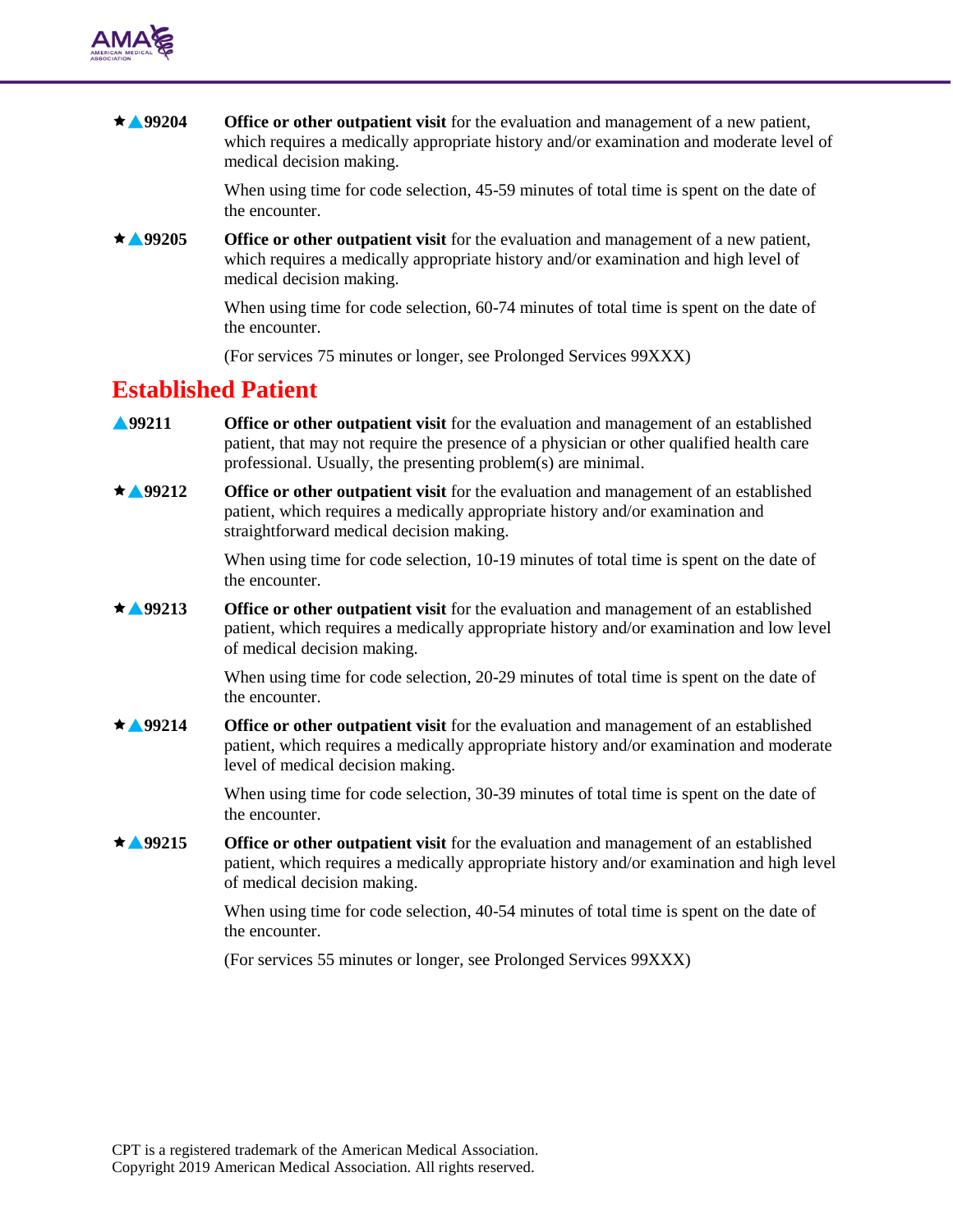

## **Prolonged Services**

### **Prolonged Service With Direct Patient Contact (Except with Office or Other Outpatient Services)**

Codes 99354-99357 are used when a physician or other qualified health care professional provides prolonged service(s) involving direct patient contact that is provided beyond the usual service in either the inpatient, observation or outpatient setting, except with office or other outpatient services (99202, 99203, 99204, 99205, 99211, 99212, 99213, 99214, 99215). Direct patient contact is face-to-face and includes additional non-face-to-face services on the patient's floor or unit in the hospital or nursing facility during the same session. This service is reported in addition to the primary procedure. Appropriate codes should be selected for supplies provided or other procedures performed in the care of the patient during this period.

Codes 99354-99355 are used to report the total duration of face-to-face time spent by a physician or other qualified health care professional on a given date providing prolonged service in the outpatient setting, even if the time spent by the physician or other qualified health care professional on that date is not continuous. Codes 99356-99357 are used to report the total duration of time spent by a physician or other qualified health care professional at the bedside and on the patient's floor or unit in the hospital or nursing facility on a given date providing prolonged service to a patient, even if the time spent by the physician or other qualified health care professional on that date is not continuous.

Time spent performing separately reported services other than the E/M or psychotherapy service is not counted toward the prolonged services time.

Code 99354 or 99356 is used to report the first hour of prolonged service on a given date, depending on the place of service.

Either code should be used only once per date, even if the time spent by the physician or other qualified health care professional is not continuous on that date. Prolonged service of less than 30 minutes total duration on a given date is not separately reported.

Code 99355 or 99357 is used to report each additional 30 minutes beyond the first hour, depending on the place of service. Either code may also be used to report the final 15-30 minutes of prolonged service on a given date. Prolonged service of less than 15 minutes beyond the first hour or less than 15 minutes beyond the final 30 minutes is not reported separately.

The use of the time-based add-on codes requires that the primary evaluation and management service have a typical or specified time published in the CPT codebook.

For E/M services that require prolonged clinical staff time and may include face-to-face services by the physician or other qualified health care professional, use 99415, 99416. Do not report 99354, 99355 with 99415, 99416, 99XXX.

For prolonged total time in the Office or Other Outpatient Services, use 99XXX.

The following table illustrates the correct reporting of prolonged physician or other qualified health care professional service with direct patient contact in the inpatient or observation setting beyond the usual service time.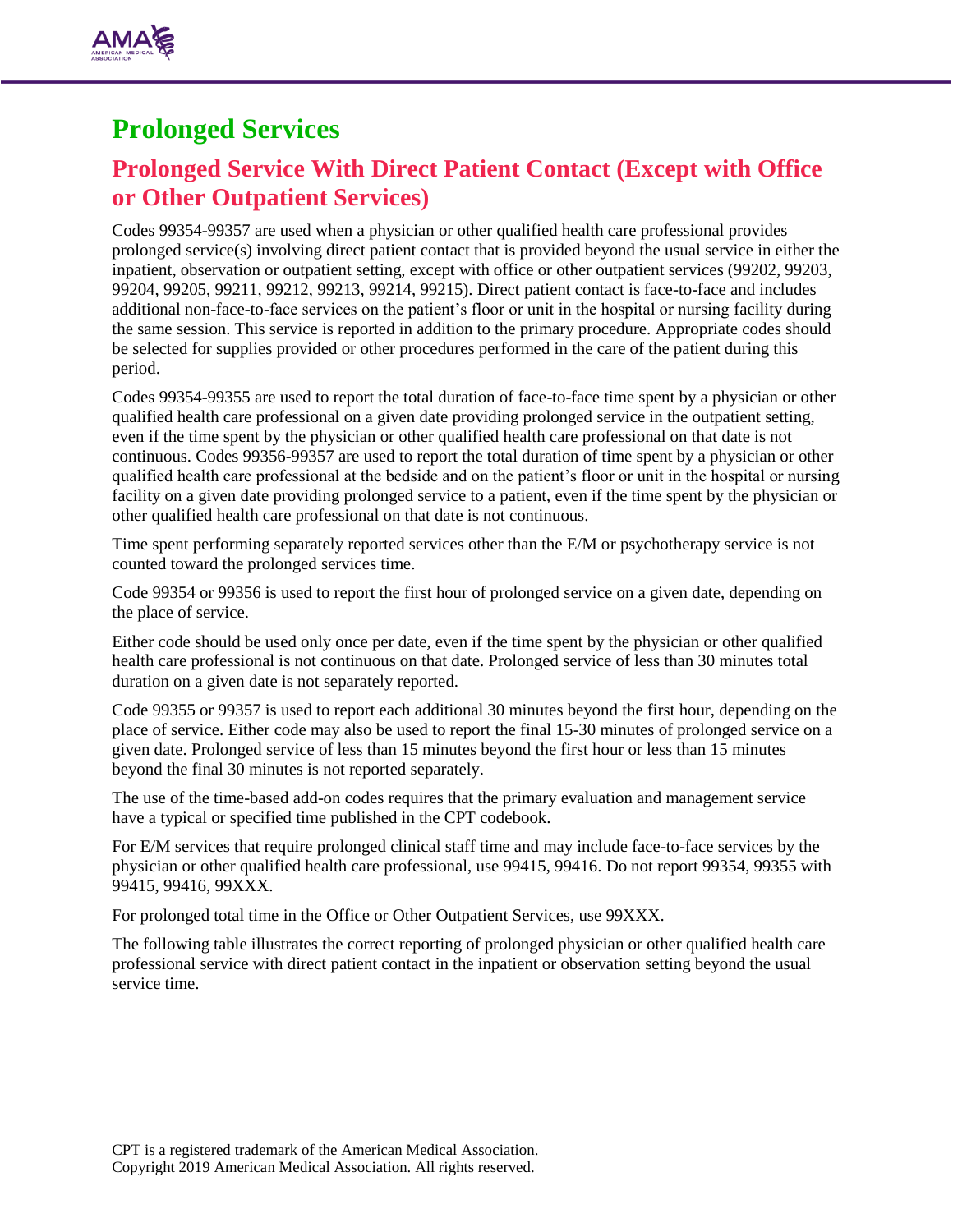| <b>Total Duration of Prolonged Services</b>                              | Code(s)                                                               |
|--------------------------------------------------------------------------|-----------------------------------------------------------------------|
| less than 30 minutes                                                     | Not reported separately                                               |
| 30-74 minutes<br>$(30 \text{ minutes} - 1 \text{ hr. } 14 \text{ min.})$ | 99356 X 1                                                             |
| $75-104$ minutes<br>$(1 hr. 15 min. - 1 hr. 44 min.)$                    | 99356 X 1 AND 99357 X 1                                               |
| 105 or more<br>(1 hr. 45 min. or more)                                   | 99356 X 1 AND 99357 X 2<br>or more for each additional<br>30 minutes. |

| $\star$ + $\triangle$ 99354 | Prolonged service(s) in the outpatient setting requiring direct patient contact beyond the<br>time of the usual service; first hour (List separately in addition to code for outpatient<br><b>Evaluation and Management</b> or psychotherapy service, except with office or other<br>outpatient services [99202-99215]) |
|-----------------------------|-------------------------------------------------------------------------------------------------------------------------------------------------------------------------------------------------------------------------------------------------------------------------------------------------------------------------|
|                             | (Use 99354 in conjunction with 90837, 90847, 99241-99245, 99324-99337, 99341-<br>99350, 99483)                                                                                                                                                                                                                          |
|                             | (Do not report 99354 in conjunction with 99202, 99203, 99204, 99205, 99211, 99212,<br>99213, 99214, 99215, 99415, 99416, 99XXX)                                                                                                                                                                                         |
| $\star$ + $\triangle$ 99355 | each additional 30 minutes (List separately in addition to code for prolonged<br>service)                                                                                                                                                                                                                               |
|                             | (Use 99355 in conjunction with 99354)                                                                                                                                                                                                                                                                                   |
|                             | (Do not report 99355 in conjunction with 99202, 99203, 99204, 99205, 99211, 99212,<br>99213, 99214, 99215, 99415, 99416, 99XXX)                                                                                                                                                                                         |
| $+ 199356$                  | Prolonged service in the inpatient or observation setting, requiring unit/floor time beyond<br>the usual service; first hour (List separately in addition to code for inpatient or<br>observation Evaluation and Management service)                                                                                    |
|                             | (Use 99356 in conjunction with 90837, 90847, 99218-99220, 99221-99223, 99224-<br>99226, 99231-99233, 99234-99236, 99251-99255, 99304-99310)                                                                                                                                                                             |
| $+99357$                    | each additional 30 minutes (List separately in addition to code for prolonged<br>service)                                                                                                                                                                                                                               |
|                             | (Use 99357 in conjunction with 99356)                                                                                                                                                                                                                                                                                   |

### **Prolonged Service Without Direct Patient Contact**

Codes 99358 and 99359 are used when a prolonged service is provided that is neither face-to-face time in the outpatient, inpatient, or observation setting, nor additional unit/floor time in the hospital or nursing facility setting. Codes 99358, 99359 may be used during the same session of an evaluation and management service, except office or other outpatient services (99202, 99203, 99204, 99205, 99211, 99212, 99213, 99214, 99215). For prolonged time without direct patient contact on the date of office or other outpatient services, use 99XXX. Codes 99358, 99359 may also be used for prolonged services on a date other than the date of a face-to face encounter.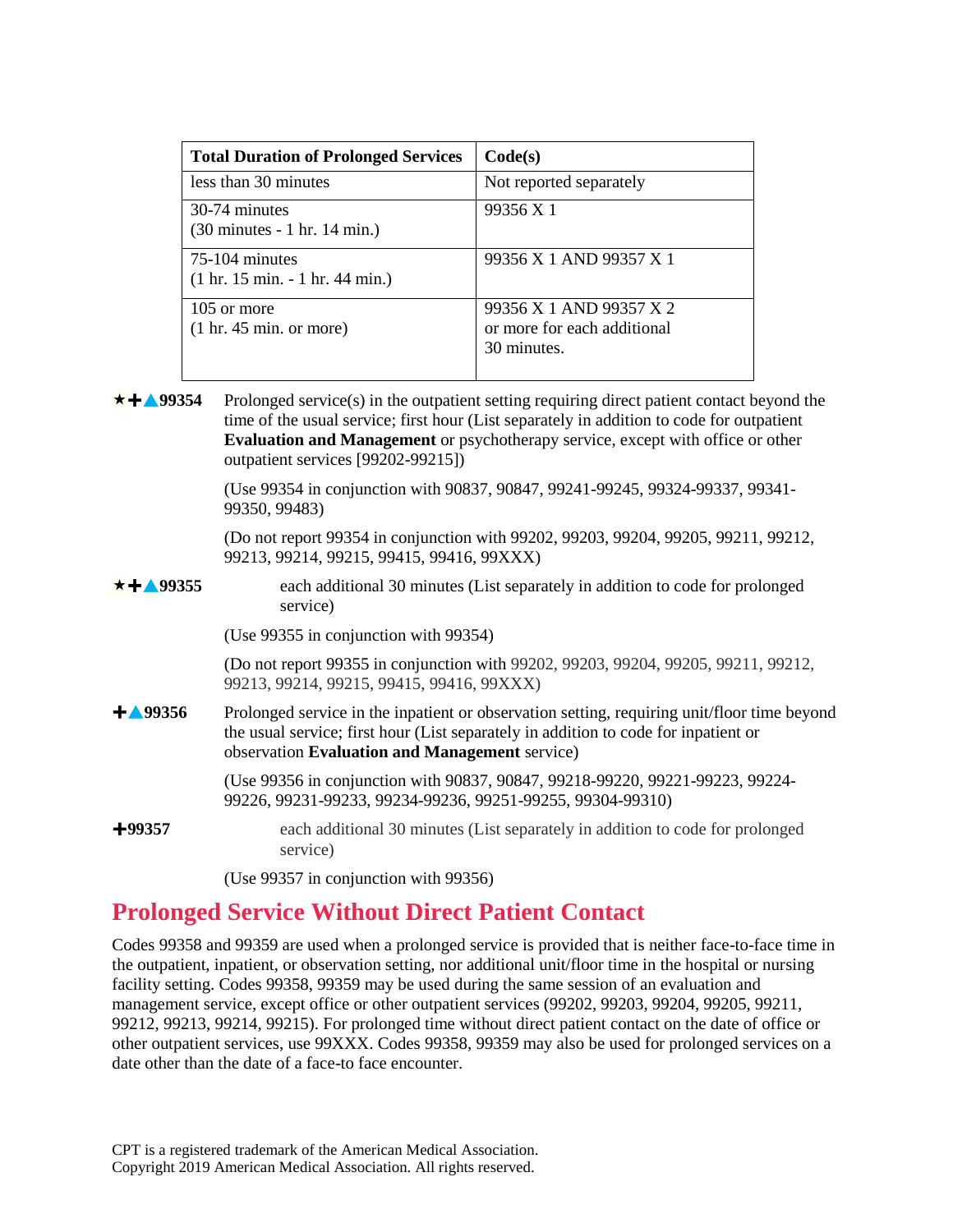

This service is to be reported in relation to other physician or other qualified health care professional services, including evaluation and management services at any level. This prolonged service may be reported on a different date than the primary service to which it is related. For example, extensive record review may relate to a previous evaluation and management service performed at an earlier date. However, it must relate to a service or patient where (face-to-face) patient care has occurred or will occur and relate to ongoing patient management.

Codes 99358 and 99359 are used to report the total duration of non-face-to-face time spent by a physician or other qualified health care professional on a given date providing prolonged service, even if the time spent by the physician or other qualified health care professional on that date is not continuous. Code 99358 is used to report the first hour of prolonged service on a given date regardless of the place of service. It should be used only once per date.

Prolonged service of less than 30 minutes total duration on a given date is not separately reported.

Code 99359 is used to report each additional 30 minutes beyond the first hour. It may also be used to report the final 15 to 30 minutes of prolonged service on a given date.

Prolonged service of less than 15 minutes beyond the first hour or less than 15 minutes beyond the final 30 minutes is not reported separately. Do not report 99358, 99359 for time without direct patient contact reported in other services such as care plan oversight services (99339, 99340, 99374-99380), chronic care management by a physician or other qualified health care professional (99491), home and outpatient INR monitoring (93792, 93793), medical team conferences (99366-99368), interprofessional telephone/internet/electronic health record consultations (99446-99452), or on-line digital evaluation and management services (9X0X1, 9X0X2, 9X0X3).

**99358** Prolonged evaluation and management service before and/or after direct patient care; first hour

**+99359** each additional 30 minutes (List separately in addition to code for prolonged service)

(Use 99359 in conjunction with 99358)

(Do not report 99358, 99359 on the same date of service as 99XXX)

(Do not report 99358, 99359 during the same month with 99484, 99487-99489, 99490, 99491, 99492, 99493, 99494)

(Do not report 99358, 99359 when performed during the service time of codes 99495 or 99496, if reporting 99495 or 99496)

| <b>Total Duration of Prolonged</b><br><b>Services Without Direct</b><br><b>Face-to-Face Contact</b> | Code(s)                                                               |
|-----------------------------------------------------------------------------------------------------|-----------------------------------------------------------------------|
| less than 30 minutes                                                                                | Not reported separately                                               |
| 30-74 minutes<br>(30 minutes - 1 hr. 14 min.)                                                       | 99358 X 1                                                             |
| $75-104$ minutes<br>$(1 hr. 15 min. - 1 hr. 44 min.)$                                               | 99358 X 1 AND 99359 X 1                                               |
| $105$ or more<br>$(1 \text{ hr. } 45 \text{ min. or more})$                                         | 99358 X 1 AND 99359 X 2<br>or more for each additional<br>30 minutes. |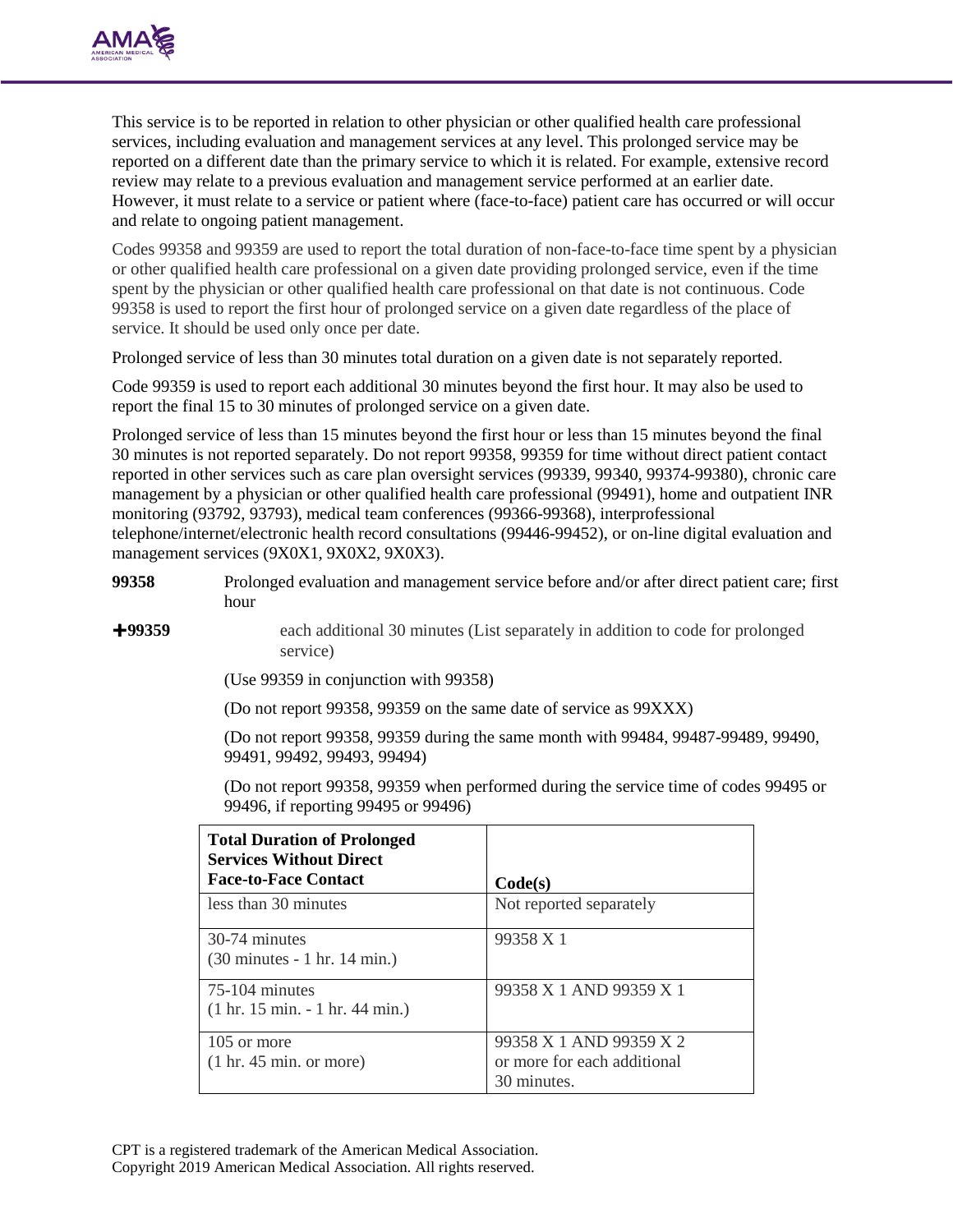

### **Prolonged Clinical Staff Services With Physician or Other Qualified Health Care Professional Supervision**

Codes 99415, 99416 are used when a prolonged evaluation and management (E/M) service is provided in the office or outpatient setting that involves prolonged clinical staff face-to-face time beyond the typical face-to-face time of the E/M service, as stated in the code description. The physician or qualified health care professional is present to provide direct supervision of the clinical staff. This service is reported in addition to the designated E/M services and any other services provided at the same session as E/M services.

Codes 99415, 99416 are used to report the total duration of face-to-face time spent by clinical staff on a given date providing prolonged service in the office or other outpatient setting, even if the time spent by the clinical staff on that date is not continuous. Time spent performing separately reported services other than the E/M service is not counted toward the prolonged services time.

Code 99415 is used to report the first hour of prolonged clinical staff service on a given date. Code 99415 should be used only once per date, even if the time spent by the clinical staff is not continuous on that date. Prolonged service of less than 45 minutes total duration on a given date is not separately reported because the clinical staff time involved is included in the E/M codes. The typical face-to-face time of the primary service is used in defining when prolonged services time begins. For example, prolonged clinical staff services for 99214 begin after 25 minutes, and 99415 is not reported until at least 70 minutes total face-to-face clinical staff time has been performed. When face-to-face time is noncontiguous, use only the face-to-face time provided to the patient by the clinical staff.

Code 99416 is used to report each additional 30 minutes of prolonged clinical staff service beyond the first hour. Code 99416 may also be used to report the final 15-30 minutes of prolonged service on a given date. Prolonged service of less than 15 minutes beyond the first hour or less than 15 minutes beyond the final 30 minutes is not reported separately.

Codes 99415, 99416 may be reported for no more than two simultaneous patients. The use of the timebased add-on codes requires that the primary E/M service has a typical or specified time published in the CPT code set.

For prolonged services by the physician or other qualified health care professional, see 99354, 99355, 99XXX. Do not report 99415, 99416 with 99354, 99355, 99XXX.

Facilities may not report 99415, 99416.

| #+99415 | Prolonged clinical staff service (the service beyond the typical service time) during an<br>evaluation and management service in the office or outpatient setting, direct patient<br>contact with physician supervision; first hour (List separately in addition to code for<br>outpatient Evaluation and Management service) |
|---------|-------------------------------------------------------------------------------------------------------------------------------------------------------------------------------------------------------------------------------------------------------------------------------------------------------------------------------|
|         | (Use 99415 in conjunction with 99202, 99203, 99204, 99205, 99211, 99212, 99213,<br>99214, 99215)                                                                                                                                                                                                                              |
|         | (Do not report 99415 in conjunction with 99354, 99355, 99XXX)                                                                                                                                                                                                                                                                 |
| #+99416 | each additional 30 minutes (List separately in addition to code for prolonged<br>service)                                                                                                                                                                                                                                     |
|         | (Use $99416$ in conjunction with $99415$ )                                                                                                                                                                                                                                                                                    |
|         | (Do not report 99416 in conjunction with 99354, 99355, 99XXX)                                                                                                                                                                                                                                                                 |
|         |                                                                                                                                                                                                                                                                                                                               |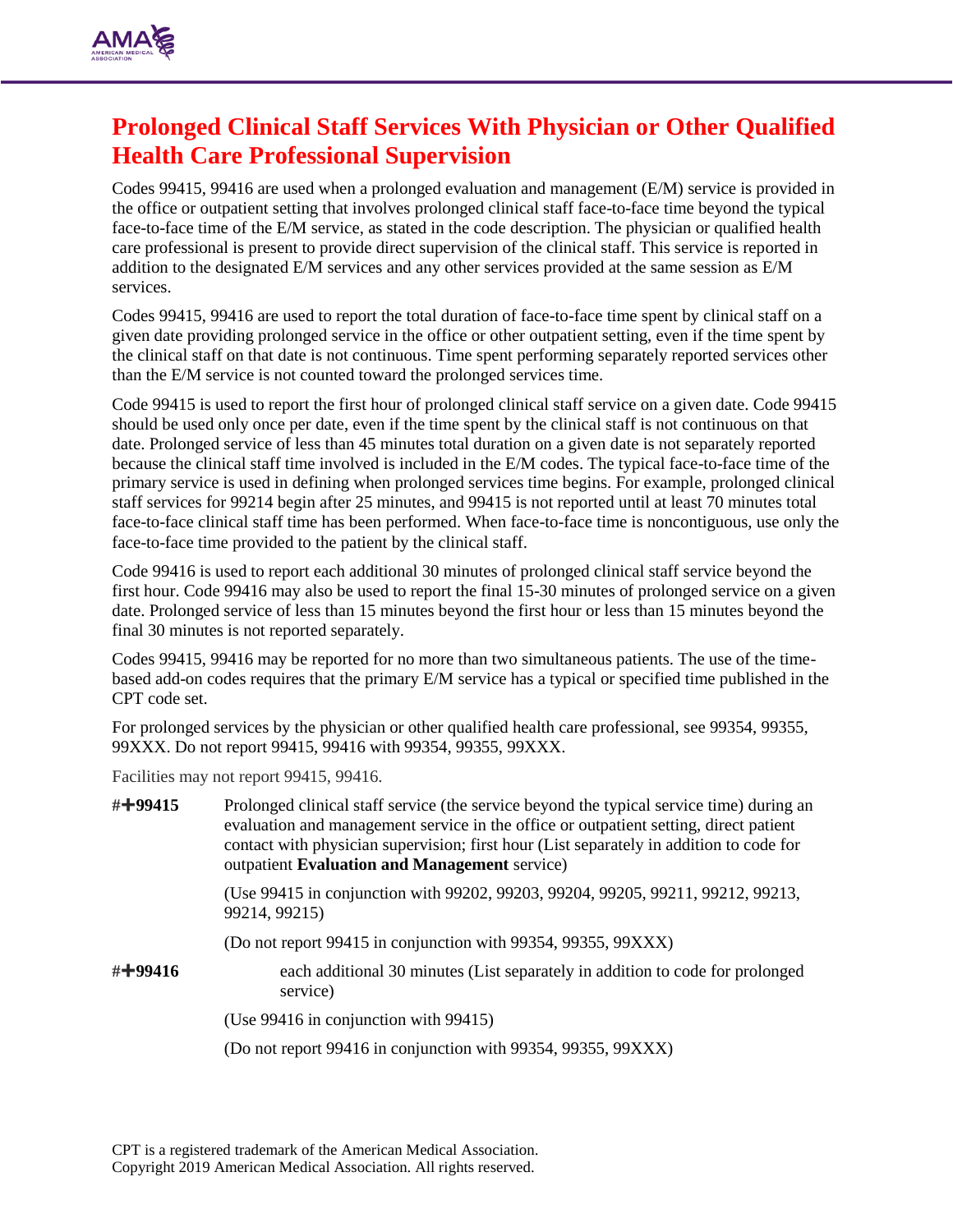The Total Duration of Prolonged Services Table illustrates the correct reporting of prolonged services provided by clinical staff with physician supervision in the office setting beyond the initial 45 minutes of clinical staff time:

| <b>Total Duration of Prolonged</b><br><b>Services</b>                    | Code(s)                                                               |
|--------------------------------------------------------------------------|-----------------------------------------------------------------------|
| less than 45 minutes                                                     | Not reported separately                                               |
| 45-74 minutes<br>$(45 \text{ minutes} - 1 \text{ hr. } 14 \text{ min.})$ | 99415 X 1                                                             |
| $75-104$ minutes<br>$(1 hr. 15 min. - 1 hr. 44 min.)$                    | 99415 X 1 AND 99416 X 1                                               |
| 105 or more<br>(1 hr. 45 min. or more)                                   | 99415 X 1 AND 99416 X 2<br>or more for each additional<br>30 minutes. |

### **Prolonged Service With or Without Direct Patient Contact on the Date of an Office or Other Outpatient Service**

Code 99XXX is used to report prolonged total time (ie, combined time with and without direct patient contact) provided by the physician or other qualified health care professional on the date of office or other outpatient services (ie, 99205, 99215). Code 99XXX is only used when the office or other outpatient service has been selected using time alone as the basis and only after the total time of the highest-level service (ie, 99205 or 99215) has been exceeded. To report a unit of 99XXX, 15 minutes of additional time must have been attained. Do not report 99XXX for any additional time increment of less than 15 minutes.

Time spent performing separately reported services other than the E/M service is not counted toward the time to report 99205, 99215 and prolonged services time.

For prolonged services on a date other than the date of a face-to-face encounter, including office or other outpatient services (99202, 99203, 99204, 99205, 99211, 99212, 99213, 99214, 99215), see 99358, 99359. For E/M services that require prolonged clinical staff time and may include face-to-face services by the physician or other qualified health care professional, see 99415, 99416. Do not report 99XXX in conjunction with 99354, 99355, 99358, 99359, 99415, 99416.

Prolonged services of less than 15 minutes total time on the date of the office or other outpatient service (ie, 99205, 99215) is not reported.

**★+●99XXX** Prolonged office or other outpatient evaluation and management service(s) (beyond the total time of the primary procedure which has been selected using total time), requiring total time with or without direct patient contact beyond the usual service, on the date of the primary service; each 15 minutes (List separately in addition to codes 99205, 99215 for office or other outpatient **Evaluation and Management** services)

(Use 99XXX in conjunction with 99205, 99215)

(Do not report 99XXX in conjunction with 99354, 99355, 99358, 99359, 99415, 99416)

(Do not report 99XXX for any time unit less than 15 minutes)